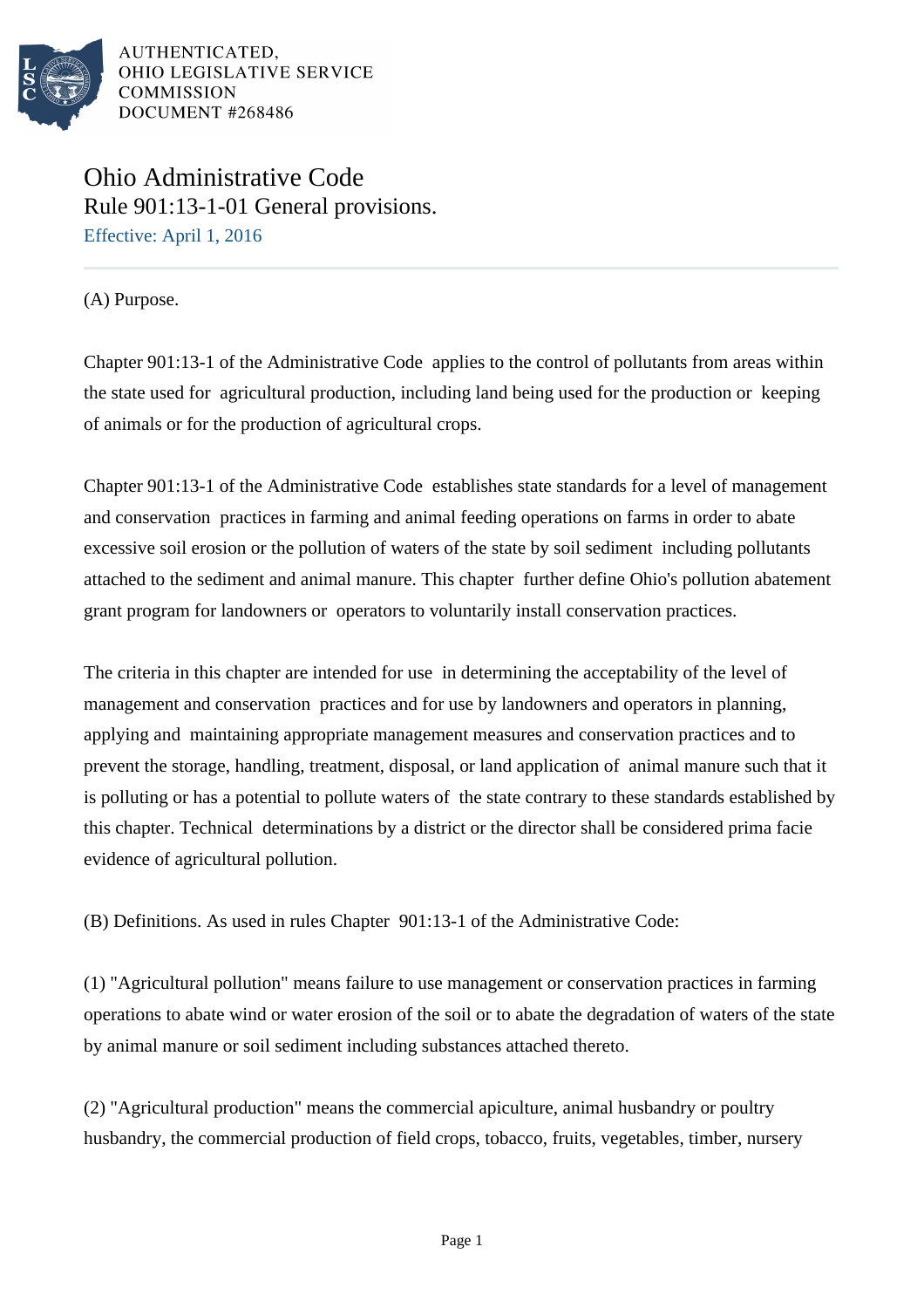

stock, sod or flowers or any combination of such husbandry or production and includes the processing, drying, storage, and marketing of food and fiber products and animals used for recreation, fur or wildlife purposes.

(3) "Agriculture animal" means any animal generally used for food or in agricultural production, including cattle, sheep, goats, rabbits, poultry, and swine; horses; alpacas; llamas; and any other animal included by the director of the Ohio department of agriculture by rule. "Agricultural animal" does not include fish or other aquatic animals regardless of whether they are raised at fish hatcheries, fish farms, or other facilities that raise aquatic animals.

(4) "Animal feeding operation" means an animal feedlot and animal manure management facilities and land application areas for managing and disposal of animal manure. "Animal feeding operation" does not include operations subject to Chapter 903 of the Revised Code, Chapter 6111. of the Revised Code, or division 901:10 of the Administrative Code.

(5) "Animal feedlot" means a paved animal feeding or holding area or other lot, pen, yard, or other feeding or holding area where grass or other suitable vegetative cover is not maintained.

(6) "Aquifer" means an underground consolidated or unconsolidated geologic formation, or series of formations that are hydraulically connected and that have the capability to receive, store, and yield usable quantities of water to wells. "Aquifer" does not include perched ground water.

(7) "Best management practice" or "BMP" means a practice or combination of practices that is determined to be the most effective practicable (including technological, economic, and institutional considerations) means of preventing or reducing agricultural pollution sources to a level compatible with water quality goals. BMPs may include structural and nonstructural practices, conservation practices and operation and maintenance procedures.

(8) "Conservation" means the wise use and management of natural resources.

(9) "Cost-share monies" means state of Ohio public funds used for the purpose of sharing the cost of establishing needed pollution abatement practices.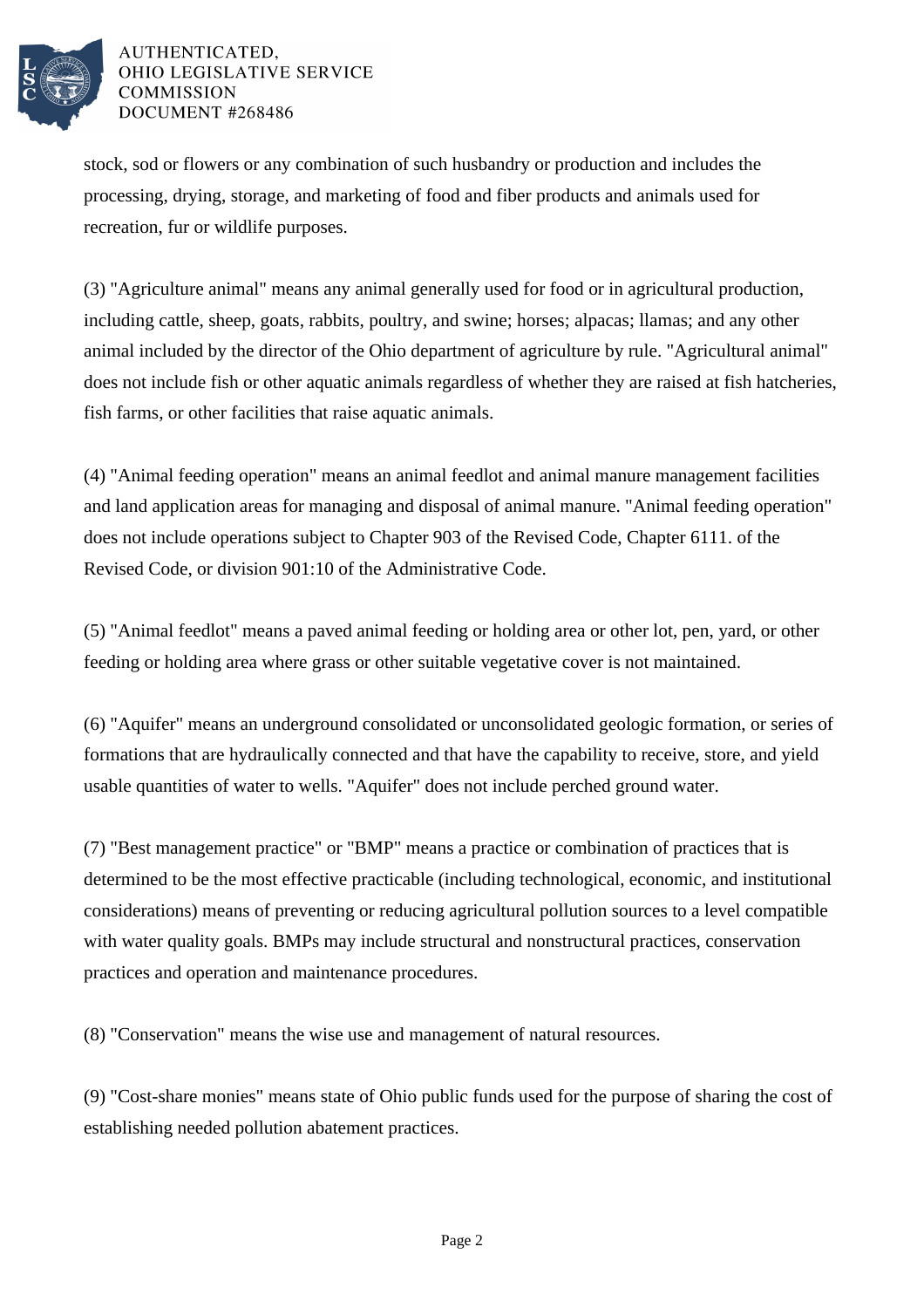

(10) "Department" means the Ohio department of agriculture.

(11) "Director" means director of the Ohio department of agriculture.

(12) "Director's designee" means any Ohio department of agriculture, soil and water conservation district employee, or soil and water conservation district supervisor who the director has given the responsibility to implement the agricultural pollution abatement program.

(13) "District" means a soil and water conservation district, organized under Chapter 940. of the Revised Code.

(14) "Ditch" means an excavation, either dug or natural, for the purpose of drainage or irrigation with intermittent flow.

(15) "Diversion" means a channel constructed across the slope for the purpose of intercepting surface runoff.

(16) "Drainageway" means an area of concentrated water flow other than river, stream, ditch, or grassed waterway.

(17) "Erosion" means:

(a) The wearing away of the land surface by running water, wind, ice or other geological agents, including such processes as gravitational creep.

(b) Detachment and movement of soil or rock fragments by water, wind, ice, or gravity.

(c) Erosion includes:

(i) "Gully erosion": the erosion process whereby water accumulates in narrow channels during and immediately after rainfall or snow or ice melt and actively removes the soil from this narrow area to considerable depths such that the channel would not be obliterated by normal smoothing or tillage operations.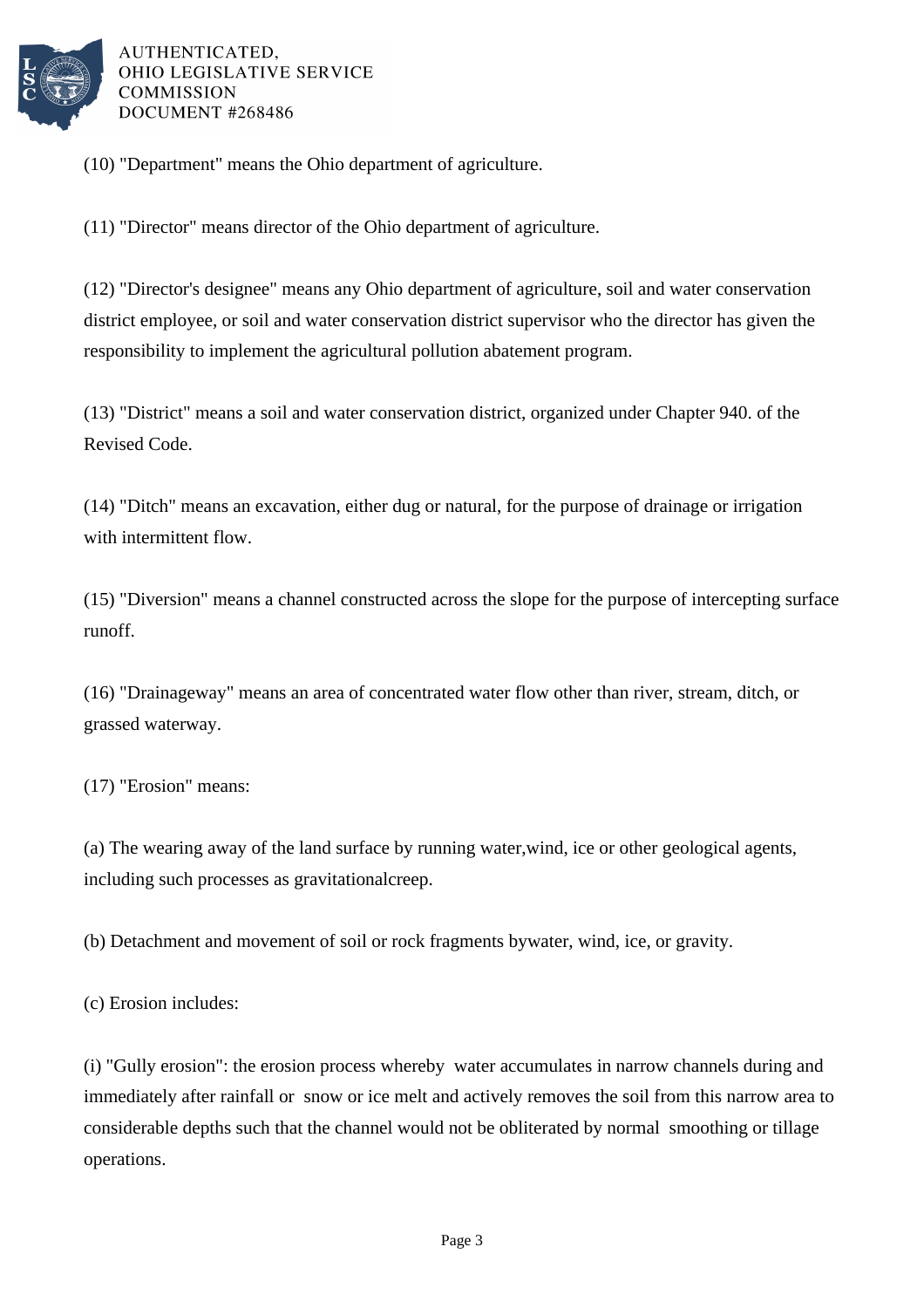

(ii) "Rill erosion": an erosion process in which numerous small channels only several inches deep are formed; occurs mainly on recently disturbed soils. The small channels formed by rill erosion would be obliterated by normal smoothing or tillage operations.

(iii) "Sheet erosion": the removal of a fairly uniform layer of soil from the land surface by wind or runoff water.

(18) "Field Office Technical Guide" means the localized document used by the soil and water conservation district and developed (current edition) by the natural resources conservation service, United States department of agriculture, which is available to all Ohio county soil and water conservation districts, available at http://www.oh.nrcs.usda.gov/technical/ohio\_eFOTG.html and which provides:

(a) Soil descriptions;

- (b) Sound land use alternatives;
- (c) Adequate conservation treatment alternatives;
- (d) Standards and specifications of conservation practices;
- (e) Conservation cost-return information;
- (f) Practice maintenance requirements;
- (g) Erosion prediction procedures.

(19) "Grassed waterway" means a natural course or constructed channel that is shaped or graded to required dimensions and established with suitable vegetation to filter and convey runoff from fields, terraces, diversions or other concentrated runoff without causing erosion or flooding.

(20) "Ground water" means any water below the surface of the earth in a zone of saturation, but does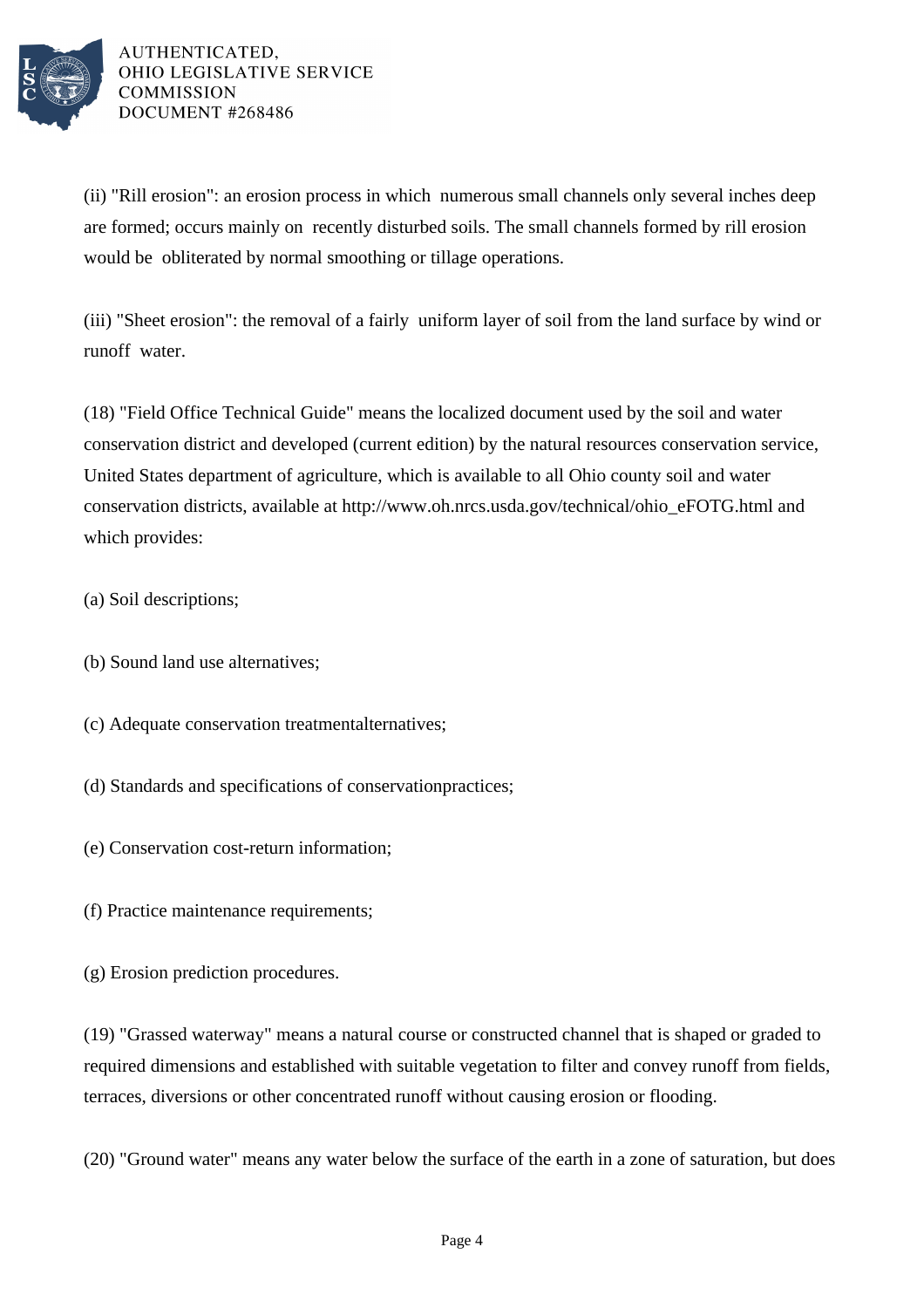

not include a perched water table.

 $(21)$  "Manure" means any of the following wastes used in or resulting from the production of agricultural animals or direct agricultural products such as milk or eggs: animal excreta, discarded products, process waste water, process generated waste water, waste feed, silage drainage, and compost products resulting from mortality composting, on farm biodigester operation residue that includes at least seventy-five per cent manure, or the composting of animal excreta.

(22) "Manure storage or treatment facility" means any area or facilities used for the collection, storage, handling or treatment of manure.

(23) "Mortality composting" means the controlled decomposition of organic solid material consisting of animal mortality that stabilizes the organic fraction of the material.

(24) "Ohio soil and water conservation commission" means the seven member board that directs and recommends conservation policies and programs as authorized under section 940.02 of the Revised Code.

(25) "Ohio Livestock Manure Management Guide" means the 2006 edition of the "Ohio Livestock" Manure Management Guide," bulletin 604, the Ohio state university extension, which is available at all county offices of Ohio state university extension, local soil and water conservation district offices, and at http://ohioline.osu.edu/b604.

(26) "Operation and management plan" means a written record, developed or approved by the district board of supervisors or the director, for the owner or operator of agricultural land or animal feeding operations that contains implementation schedules and operational procedures for a level of management and best management practices which will abate the degradation of the waters of the state by animal manure and by soil sediment including attached pollutants.

 $(27)$  "Permeability" means the quality of a soil horizon that enables water or air to move through it. Terms used to describe it are as follows: very slow, slow, moderately slow, moderate, moderately rapid, rapid, and very rapid, measured in inches per hour or inches per day.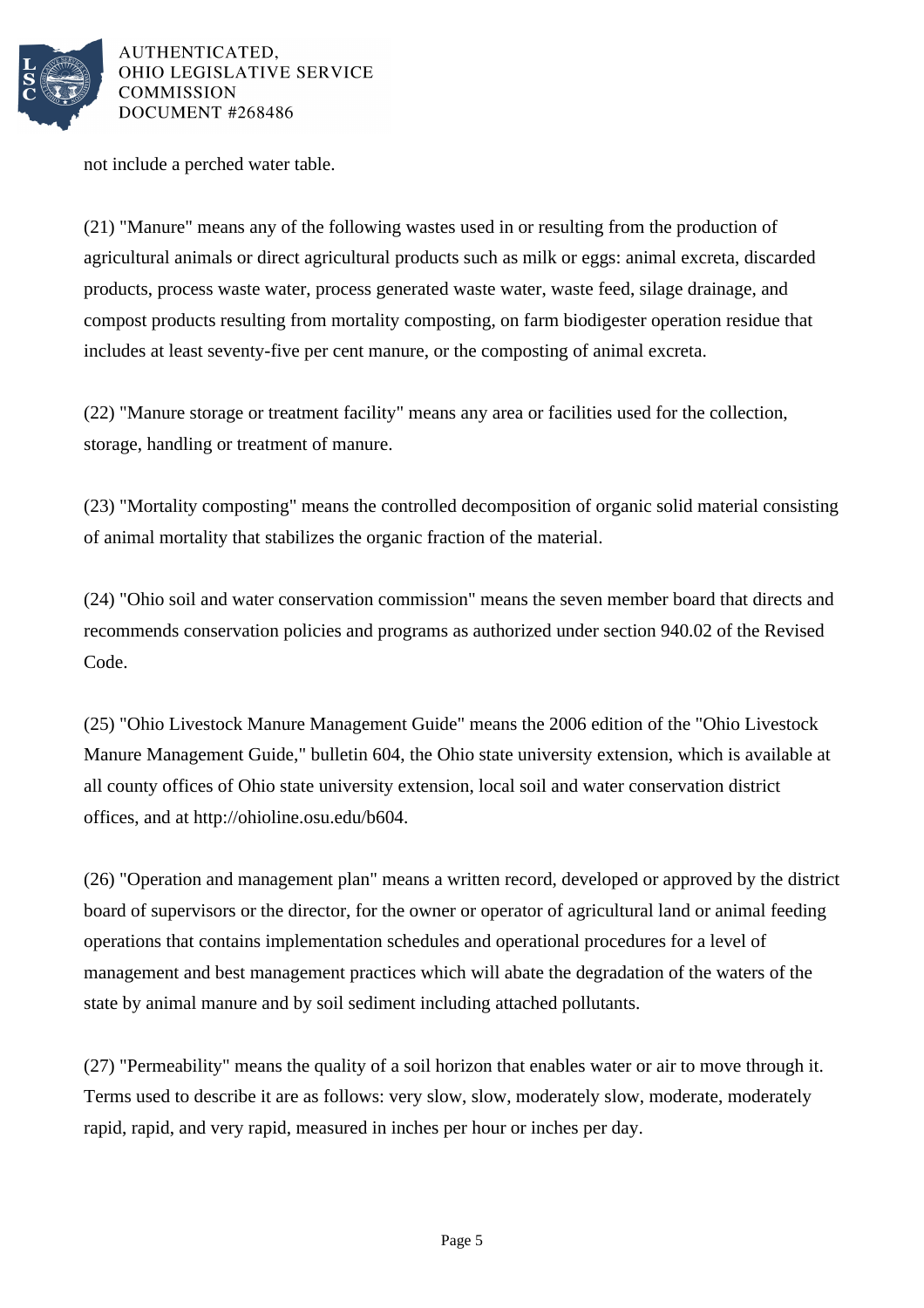

(28) "Person" means any individual, corporation, partnership, joint venture, agency, unincorporated association, or any combination thereof.

(29) "Pollution" means failure to use management or conservation practices in farming operations to abate wind or water erosion of the soil or to abate the degradation of the waters of the state by animal manure or soil sediment including pollutants attached thereto.

(30) "Prima facie evidence" means law evidence adequate to establish a fact or raise a presumption of fact unless refuted.

(31) "Primary contact recreation resource water" means waters that, during the recreation season of May first to October fifteenth, are suitable for full-body contact recreation such as, but not limited to, swimming, canoeing and scuba diving with minimal threat to public health as a result of water quality.

(32) "RUSLE" means the "Revised Universal Soil Loss Equation" which is a method used to estimate soil loss by sheet and rill erosion and wind erosion. This will be estimated using the current soil loss prediction technologies found in the "Field Office Technical Guide."

(33) "Saturated soil" means soil in which all voids between soil particles are filled with liquid.

(34) "Sediment" means solid material, both mineral and organic, that is in suspension, is being transported, or has been moved from its site of origin by air, water, gravity, or ice, and has come to rest on the earth's surface.

(35) "Sloughing" means a slip or downward movement of an extended layer of soil resulting from the undermining action of water or the earth disturbing activity of man.

(36) "Snow pack manure" means the accumulation of snow and ice when combined with manure from animal feedlot.

(37) "Soil" means unconsolidated, erodible earth material consisting of minerals and organics.